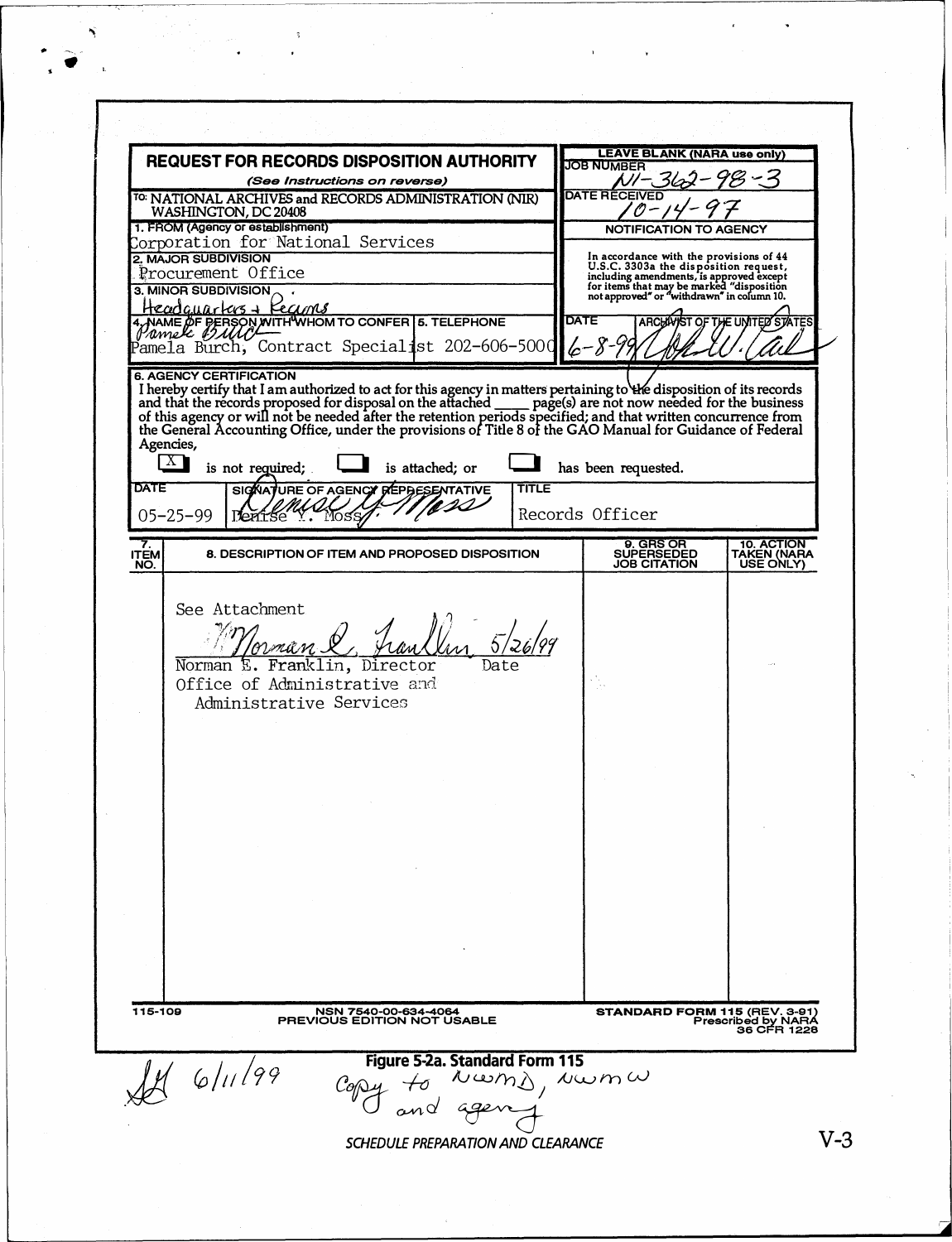#### SF-115 Attachment Job No. Nl-362-98-3

## CORPORATION FOR NATIONAL AND COMMUNITY SERVICE OFFICE OF PROCUREMENT

**1. Billing Office Address Code Files.** Contains correspondence and requests for services relating to the Activity Address Codes (AAC) and the Billing Office Address Code (BOAC), e.g. new codes, delete codes, address changes and other similar requests. Arranged by name of region, thereunder chronologically.

> Disposition: **Temporary.** Cut off at end of calendar year. Destroy 2 years after cutoff. (GRS 23/1)

- **2. Administrative Interagency Agreements.** Contains administrative interagency agreements for procurement for Headquarters and the Regions. Includes reports, correspondence and minutes of meetings between CNS and other government agencies. Arranged by fiscal year, thereunder numerically by purchase order number. (NOTE: Purchase orders stemming from these agreements are destroyed according to the applicable authorities of GRS 3/3.)
	- **a. Record Copy.** Paper files arranged by fiscal year, thereunder chronologically.

Disposition: **Temporary.** Cut off at end of fiscal year in which agreement is concluded. Destroy 6 years and 3 months after cutoff . (Supersedes Nl-362-91-4, item 2.)

**b. Electronic Copies.** Electronic copies created on electronic mail and word processing systems.

Disposition: **Temporary.** Delete after recordkeeping copy is produced.

#### **3. Credit Card Files.**

**a. Credit Card Account Files.** Contains cardholder account information, account agreement signature forms, account cancellation forms and other related materials. (NOTE: Purchasing documentation are destroyed according to the applicable authorities of GRS 3/3.)

Disposition: **Temporary.** Cutoff at end of fiscal year in which account is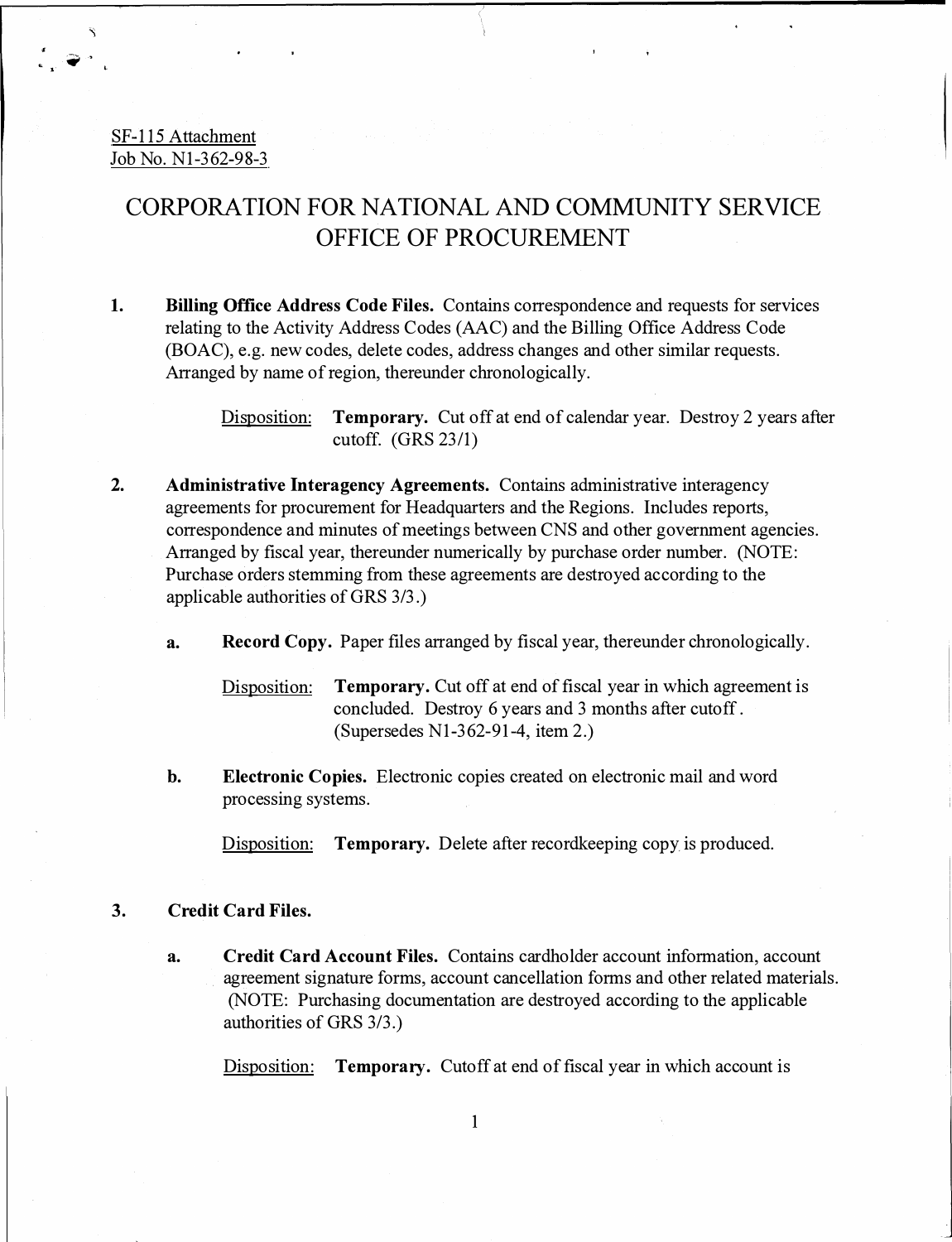SF-115 Attachment Job No. Nl-362-98-3

### CORPORATION FOR NATIONAL AND COMMUNITY SERVICE OFFICE OF PROCUREMENT

closed. Destroy 6 years and 3 months after cutoff. (GRS 6/1)

**b. Credit Card Administrative Files.** Contains office and statistical reports.

Disposition: **Temporary.** Cut off at end of fiscal year. Destroy 3 years after cutoff. (GRS 6/Sb)

**c. Nonrecord Credit Card Materials.** Contains manuals, forms, and other credit card servicer issuances.

Disposition: **Temporary.** Destroy when no longer needed for administrative purposes.

- **4. Purchase Orders and Contracts.** Contains files pertaining to the entire procurement process ( and procedures) including payment records, payment modifications, receiving reports and related documentation.
	- **a.** Transactions dated on or after July 3, 1995 (the effective date of the Federal Acquisition Regulations (FAR) rule defining "simplified acquisition threshold"), that exceed the simplified acquisition threshold and all construction exceeding \$2,000.
		- Disposition: **Temporary.** Cut off at end of fiscal year in which purchase order is fully paid. Retire to Records Center 3 years after cutoff. Destroy 6 years and 3 months after cutoff. (GRS 3/3ala) (Supersedes NC-362-75-1, item 7b(2) and item 3a(2)).
	- b. Transactions dated on or after July 3, 1995 (the effective date of the Federal Acquisition Regulations (FAR) rule defining "simplified acquisition threshold"), at or below the simplified acquisition threshold and all construction under \$2,000.
		- Disposition: **Temporary.** Cut off at end of fiscal year in which purchase order is fully paid. Destroy 3 years after cutoff. (GRS 3/3al b) (Supersedes NC-362-75-1, item 7b(l) and item 3a(l)).